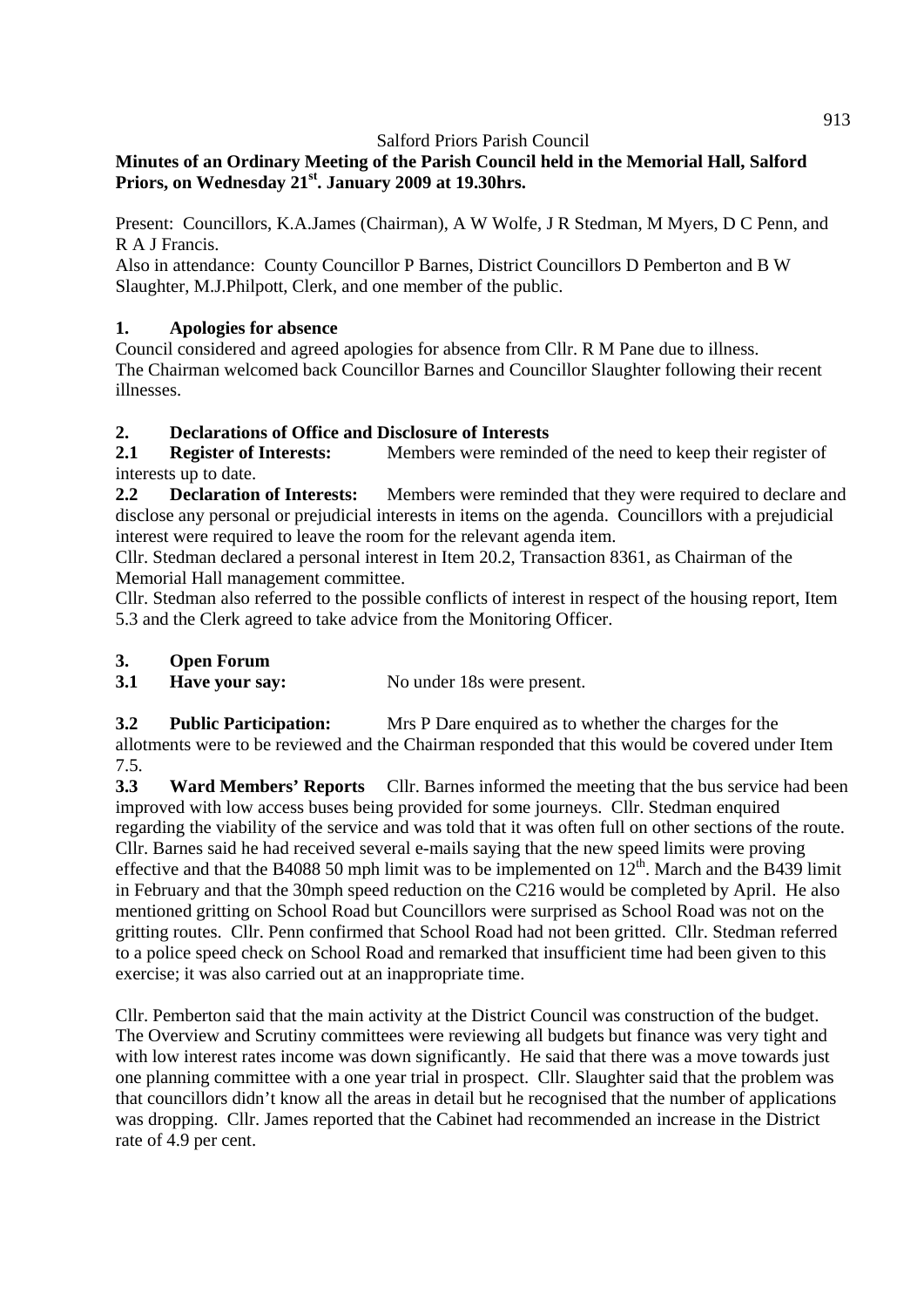### **4. Minutes**

The Minutes of the Ordinary Meeting held on Wednesday  $17<sup>th</sup>$ . December 2008 at 7.30pm at The Memorial Hall, Salford Priors, were approved and signed by the Chairman following amendment of Item 7.1.3 on page 909 to include "It was further agreed that planters at Parkhall, Tothall Lane and Evesham Road would be removed."

#### **5. Matters arising from the Minutes - Clerk's report for consideration by Council 5.1 Speed limits for C216 and B4088**

The Clerk reported that the speed indication device post had been re-installed opposite Bomford Turner. In respect of the speed limit implementation he reported that WCC were still chasing an electricity supply from Eon that was necessary to complete the scheme.

### **5.2 Progress on drainage works.**

The Clerk reported that all the works on Evesham Road, Station Road and School Road had now been completed. It was noted that a useful inspection of locations prone to flooding had been made by councillors on 10.01.09 and the Clerk circulated an action note and this was agreed by Council. Cllr. Myers referred to the concern felt by many residents regarding the Willow trees that had been cut down just off the roundabout from the A46 in Station Road. Cllr. Stedman explained that the trees were "Crack" Willows and became dangerous as they matured and had to be cut down or pollarded. He said they would grow again at a very rapid rate. The Clerk said he would be writing to the Highways Agency which was the owner of the land where the willows had been cut. The Chairman asked the Clerk to check the numbers of sand bags and to arrange for payment of the storage to be taken from the grant monies. He also said that in future Parish Councils would have to inspect trees in the parish. It was agreed to include all these matters in the next e-mail newsletter.

#### **5.3 Housing needs.**

The Clerk reported that over 100 residents attended the mapping exercise held on 10.01.09 and he had just received a detailed report from Charles Barlow. Concern was expressed that the fliers informing residents of the event had not been delivered to all households and the Clerk was asked to take this up with Mr Hyde. It was agreed to hold a special meeting to discuss the report and to invite Charles Barlow to a future meeting of the Council to discuss the next steps. The Clerk would circulate copies of the report to all members.

#### **5.4 Lighting in Playing Field.**

The Clerk reported that the agreement with the Warwickshire Environmental Trust (WET) had been signed by the Chairman and Cllr. Penn and returned to WET. He also reported that Stratford on Avon DC had approved the amendment to the original planning application. The Clerk confirmed that the lights were now being ordered.

#### **5.5 Councillor's surgery.**

The Clerk reported that a resident had attended the surgery on 20.12.08 and raised matters of concern regarding School Road. The Clerk confirmed that these concerns had been addressed and the resident informed. Councillors agreed a new rota for surgeries as follows:

| Saturday 21 <sup>st</sup> . February,                                                  | 10.00am to noon. | Cllrs. Myers and Stedman |  |  |
|----------------------------------------------------------------------------------------|------------------|--------------------------|--|--|
| Wednesday $25th$ . March,                                                              | 6pm to 8pm.      | Cllrs. Wolfe and Francis |  |  |
| Saturday 25 <sup>th</sup> . April,                                                     | 10.00am to noon. | Cllrs. James and Myers   |  |  |
| Confirmation of actions to leap origins from proviers mostlys<br>$\epsilon$ $\epsilon$ |                  |                          |  |  |

# **5.6 Confirmation of actions taken arising from previous meeting.**

Council noted the following actions taken by the Clerk from the previous meeting: A "letter to the editor" had been sent to the three local papers regarding the postal problems.

Allianz had welcomed the steps taken to minimise vandalism at TOPs.

Allianz were still pursuing the query about Code of Conduct insurance cover.

The response to the Code of Conduct was sent to the Department of Communities and Local Government.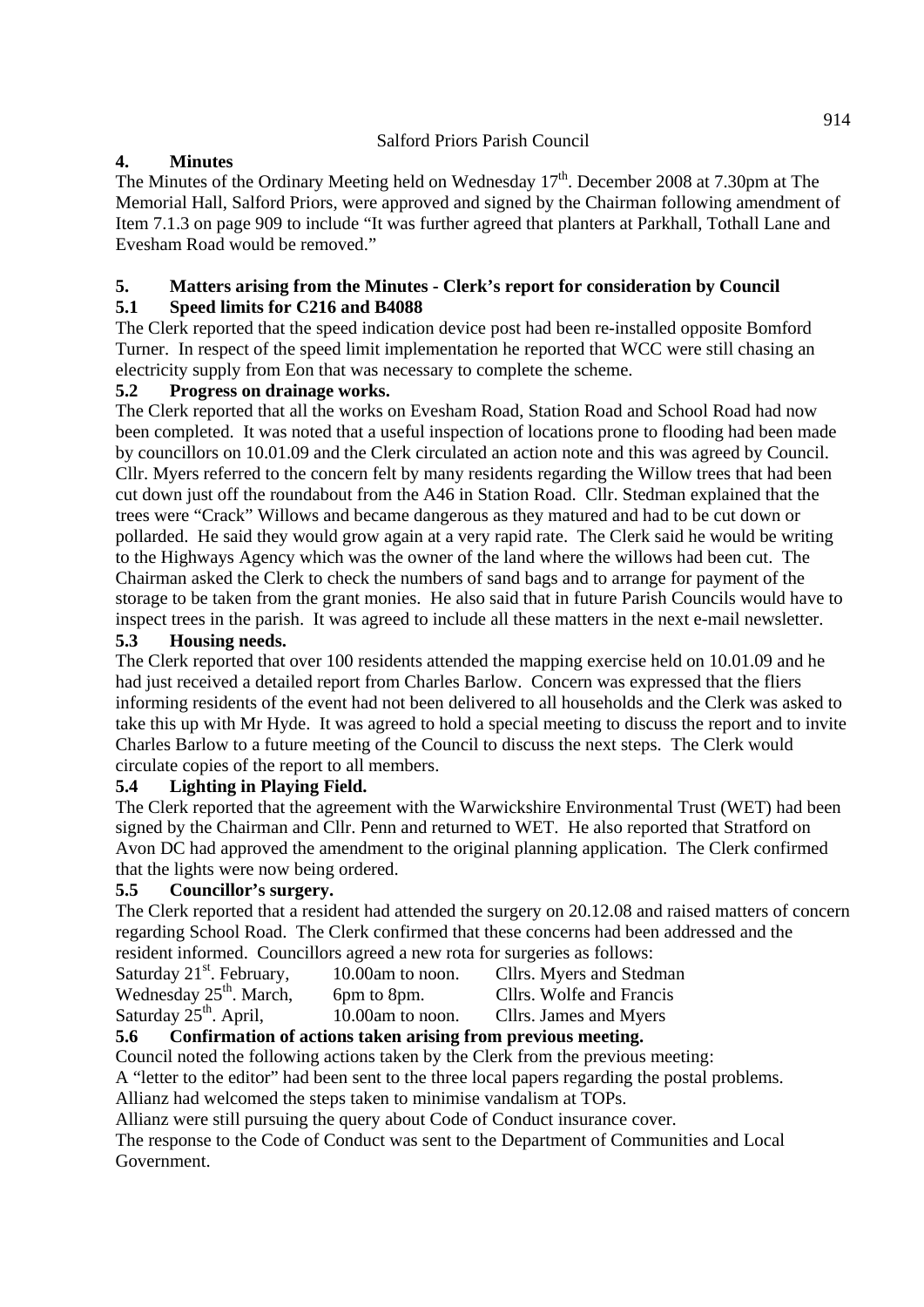The e-mail newsletter was sent before Christmas.

Bomford Turner had responded regarding AL17 and proposed for their surveyor to inspect the path and report back on proposed action.

The Chairman had prepared a response to the SDC Draft Development Plan and this was forwarded to SDC.

Mrs Satchwell had been invited to represent the Council on the Perkins Foundation Board. The Number 2 account had been closed and the balance transferred to the Number 1 account. Warwickshire CC were not able to make a computer available for use by the Council.

Application had been made to SDC for a contribution towards grass cutting costs.

### **6. Main Items**

### **6.1 Precept for 2009/2010**

Council considered the Clerk's report. Cllr. Myers believed the Finance meeting had agreed that the proposed finger post at the School should not be provided and Council agreed to hold this item in suspense and review later in the year. Cllr. Wolfe said that the TOPs Management committee had considered the proposal to levy a service charge in return for the Council bearing the costs. He suggested that a reduction to £500 be considered and the payment should be in four instalments. The Chairman agreed to the payment in instalments but it was agreed that £600 was not unreasonable in view of the costs of TOPs. The Chairman proposed and Cllr. Myers seconded and it was agreed unanimously that:

**"The Clerk, under Section 150(4) of the Local Government Act 1972, issues a Precept on Stratford on Avon District Council for the sum of £41,000 from the General Rate of the Parish to meet expenses payable to the Parish Council in the Financial Year 1st April 2009 to 31st March 2010".** 

#### **6.2 Consultation from Department of Communities and Local Government on a code of recommended practice on local authority publicity**

The Clerk suggested, and it was agreed, that a response should be made referring to the need for guidance regarding publicity on websites.

# **7. Amenity, Environment and Highways, and TOPS**

#### **7.1 Contracts, maintenance and repairs, allotments, lighting, highways, and TOPS.**

The Clerk reported receipt of a quotation from Jessops Roofing Midlands Ltd. in the sum of £585 to fix a patch on the roof of TOPs. However, he said that Jessops considered the problem was more likely to be due to condensation from the water heater and it was agreed that the situation should be monitored.

# **7.2 Play equipment inspections.**

Council considered a report by the Clerk on the independent inspection of the play equipment. The Clerk said that all the comments indicated very low risks with one exception relating to the bushes at the top of the swings. It was agreed to ask Wicksteed to provide a quotation for carrying out this work. The Clerk further reported that inspection reports from Cllr. Francis had been provided dated 21.12.08; 28.12.08, 5.1.09; 12.1.09; and 18.1.09. The only issue was extensive broken glass found at the time of the last inspection. Cllr. Francis reported that he had cleaned up this glass and asked that measures be taken to eliminate this problem that recurred quite frequently. It was agreed that the Clerk should press for action from the police.

#### **7.3 New flower display contract**

The Council approved the tender document circulated by the Clerk subject to some minor amendments from Cllr. Stedman. It was agreed that advertisements should be placed in local papers and that a decision would be made at the March meeting.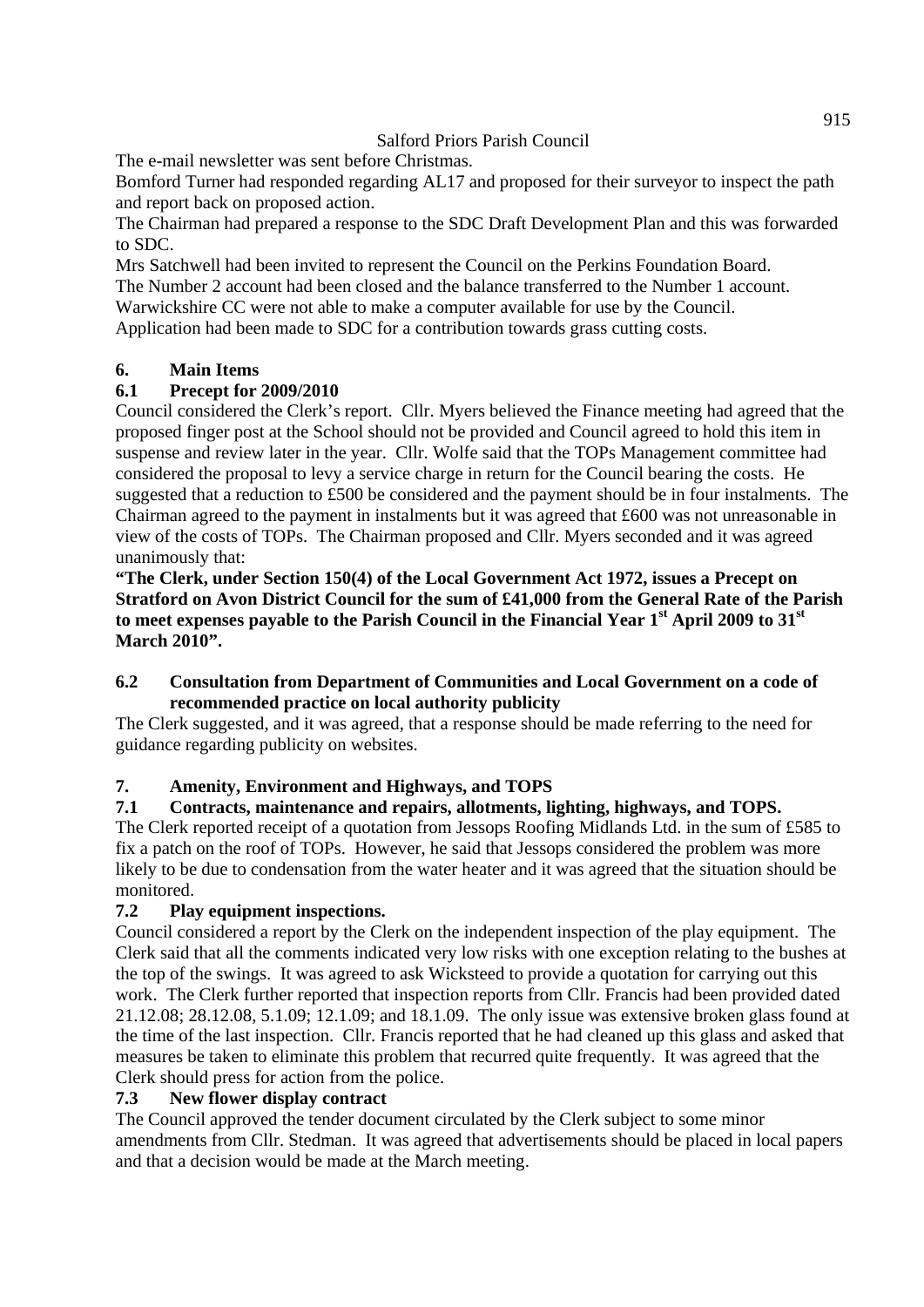# **7.4 Street Lighting Maintenance, Letter from EON**

Council noted the increased charges proposed by Eon. In view of the proposed review of the streetlights included in the 2009/10 budget it was agreed not to proceed with a tender for this service at this stage.

# **7.5 Report of meeting with allotment holders.**

Council considered the notes of the meeting with allotment holders held on 10.01.09 and agreed that it was a correct record. The Chairman said that there had been a good response and people were keen to continue with their allotments. He welcomed the creation of an allotment association amongst the plot holders. Council agreed to improve advertising of the vacant plots, to permit halfsize plots, to seal the gap in the fence and hedge at the Scout Hut end to discourage dog walkers, to provide a 50 per cent discount for pensioners and those on benefits, and to consider a rent review at a later date. Council also agreed to provide 8 tonnes of compost in mid-March. Cllr. Stedman agreed to arrange for the trailer delivering this compost to remain for a day so that people could dispose of stones from their plots. The Clerk reported that he believed a water meter had now been fitted to the supply.

# **8. Communications**

# **8.1 Newsletter**

Council agreed to aim to produce a Newsletter in early March.

# **8.2 Website**

Cllr. Stedman reported that there were a number of serious problems with the website that needed to be addressed urgently. He also queried the legality of Councillors adding information to the website as had previously been agreed. It was agreed that the Council should meet as a communications group to address these issues.

#### **8.3 E-mail newsletter**

The Clerk was asked to ensure the e-newsletter was placed on the website.

# **9. Rights of Way**

# **9.1 Report from P3 Co-ordinator.**

Nothing to report.

# **10. Planning general**

Nothing to report

# **11. New Planning Applications for Council's consideration**

11.1 08/03176/TREE fell T1 Willow at Brook House, 5 Ban Brook Copse, Salford Priors, for John Alexander-Head.

Council noted that no representations had been made in respect of this application.

#### **12. Planning Decisions**

12.1 08/02890/TREE Arboricultural works at Berryfield, Evesham Road, Salford Priors for Mr John Porter. **No Objection subject to conditions** 

# **13. Staffing**

# **13.1 Appraisal**

Council agreed to hold a formal meeting of the Staffing Committee to review the documentation produced for the appraisal process.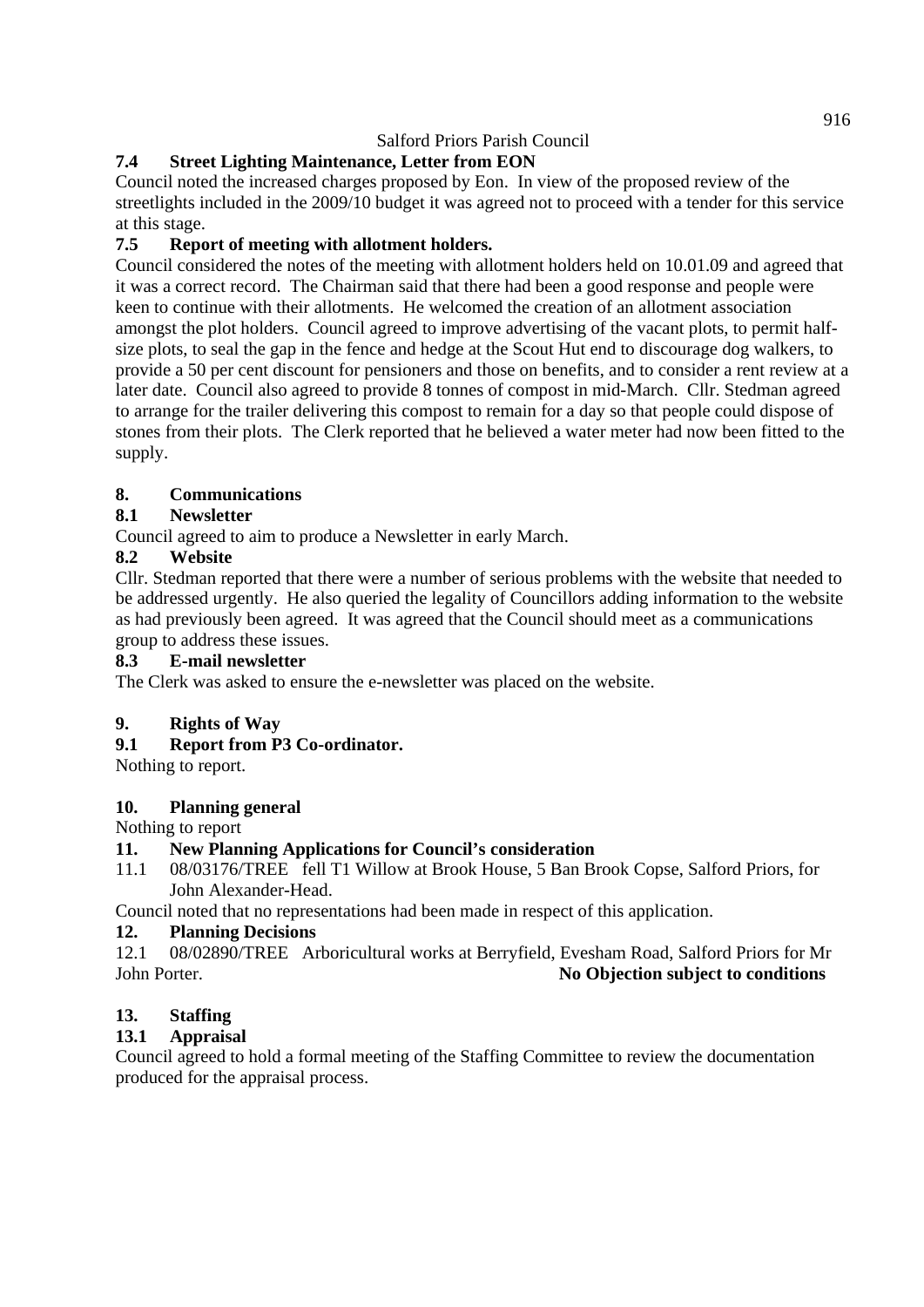# **14. Matters raised by Councillors**

# **14.1 Cllr. Wolfe, TOPs.**

Cllr. Wolfe noted that a quotation had been requested for the grill to be placed over the skylight. He reminded Councillors of the need for a landlord's inspection. The Chairman said that the event on  $10<sup>th</sup>$ . January had confirmed the usefulness of the building. He also mentioned that there was rigid asbestos within the structure of the building and contractors needed to be aware before carrying out any drilling or sawing. It was agreed that the Clerk and Chairman would review procedures and notices warning of probable asbestos content.

# **15. Consideration of Correspondence Received**

**15.1 Samaritans, request for donation.** (held over from August 2008)

Council agreed not to make a donation in this instance.

# **15.2 Appointment of PC representatives to SDC's Standards and Ethics committee.**

Cllr. Myers agreed to be nominated by the Parish Council to the District Council for this appointment. It was proposed by the Chairman, seconded by Cllr. Stedman and confirmed. The Clerk was asked to submit the nomination to the monitoring officer.

### **15.3 SDC, Arrangements for refuse and recycling from April 2009.**

Council noted the information provided.

### **15.4 SDC, The fouling of land by dogs.**

The change in legislation was noted and the Chairman said that the District Council would supply notices. Cllr. Stedman queried the problems of enforcement. It was agreed to publicise the new rules in the next newsletter.

### **15.5 Warwickshire CC, Operation Ragwort.**

The information was noted and it was agreed to give further consideration at the June meeting. The information would also be copied to allotment holders.

#### **15.6 Stratford on Avon DC, Emergency Planning**

It was agreed that the Chairman would attend the meeting on 18.02.09.

**15.7 Warwickshire County Council, Stratford District Parish Communications Scheme**  Council instructed the Clerk to make application for a grant towards the production of the next Newsletters.

# **16. To Table**

Council noted the following tabled documents.

- 16.1 LCR, January 2009.
- 16.2 Warwickshire Rural Housing Association Annual Report 2007/2008.
- 16.3 Clerks & Councils Direct, January 2009, Issue 61.
- 16.4 The Clerk, January 2009.

# **17. Finance**

# **17.1 To consider and approve the payments and transfers listed in Appendix A.**

Council noted the income transactions in Appendix A Item 20.1

Council considered the expenditure transactions listed in Appendix A Item 20.2. Authorisation for payment was proposed by Cllr. Wolfe, seconded by Cllr. Myers, and carried. Cheques were signed by Cllr. James and Cllr. Wolfe.

Council considered the Clerk's proposal to transfer £3000.00 from No.1 account to the Community account. Authorisation for transfer of funds was proposed by Cllr. Francis, seconded by Cllr. Myers, and carried.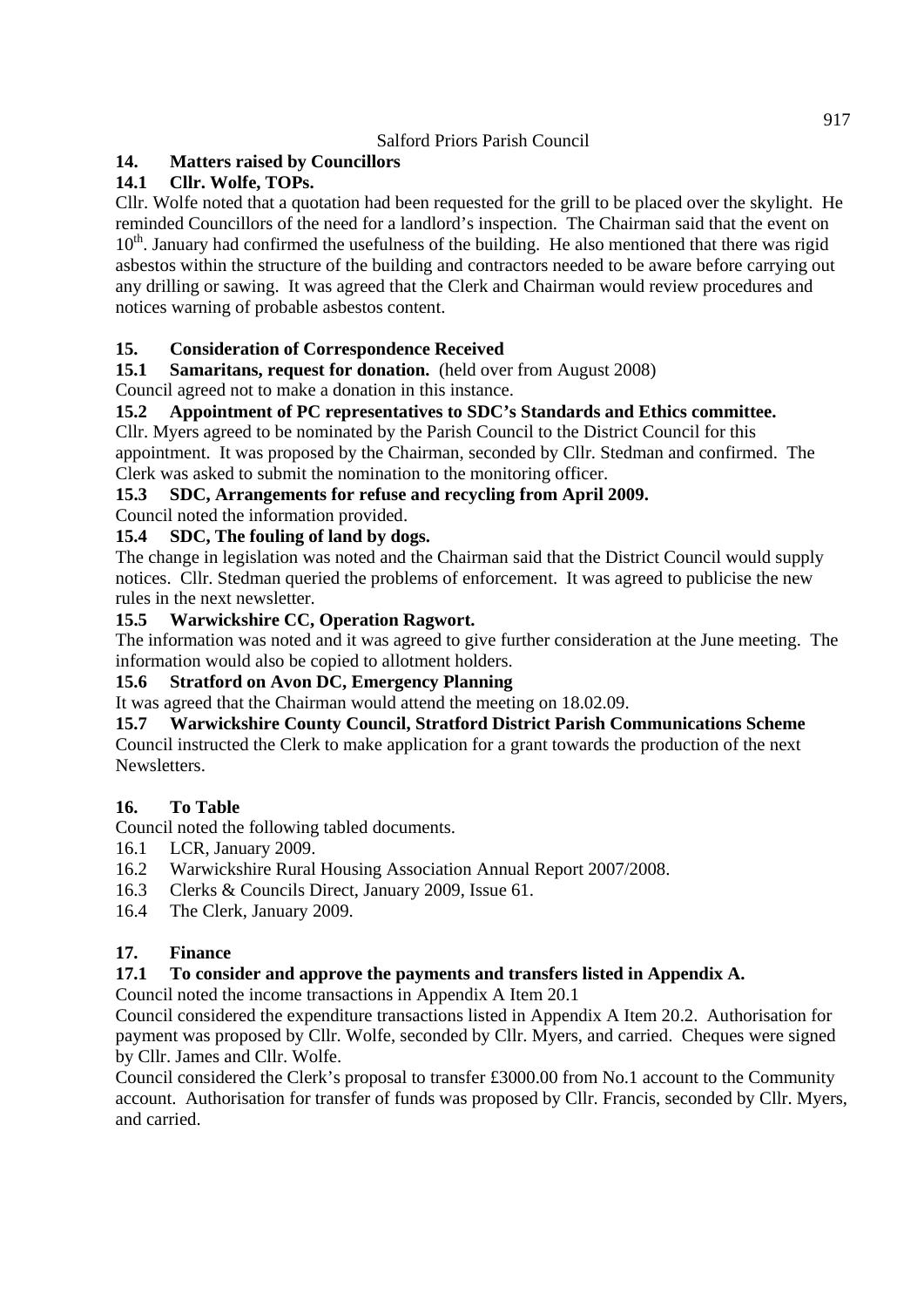#### **17.2 Appointment of Internal auditor.**

Council considered the report presented by the Clerk listing responses to the enquiries with both Warwickshire and Worcestershire potential auditors. The Chairman proposed and it was agreed to accept the quotation for a one year contract from L Best, an accountant based in Warwick.

#### **17.3 Quarter 3 Bank reconciliation.**

Cllr. Stedman checked the bank reconciliation against the Clerk's accounts and confirmed that it was satisfactory. The Council agreed the bank reconiciliation.

#### **18. Date of Next Meeting**

Ordinary Meeting of Parish Council on Wednesday  $18<sup>th</sup>$ . February at 7.30pm at The Memorial Hall, Salford Priors.

#### **19. Closure of meeting**

The meeting was closed by the Chairman at 10.10pm.

Signed........................................................ Date......................................

### **APPENDIX A**

#### **20. Finance**

#### **20.1 Income transactions for approval**

| Tn. No.       | <b>Cheque</b> | <b>Gross</b> | Vat  | <b>Net</b> | <b>Details</b>                             |
|---------------|---------------|--------------|------|------------|--------------------------------------------|
| 6387          |               | 871.85       | 0.00 | 871.85     | Grant received from SDC for fencing        |
| 6388          |               | 1.03         | 0.00 | 1.03       | Interest on No. 2 account                  |
| 6389          |               | 25.00        | 0.00 | 25.00      | J Coley fund grant transferred to No.3 a/c |
| <b>Totals</b> |               | £897.88      | 0.00 | £897.88    |                                            |

#### **20.2 Expenditure transactions for approval**

| Tn. No. | <b>Cheque</b> | Gross  | <b>Vat</b>     | <b>Net</b> | <b>Details</b>                           |
|---------|---------------|--------|----------------|------------|------------------------------------------|
| 8355    | dd            | 18.58  | 2.42           | 16.16      | Plusnet Broadband                        |
| 8356    | 102079        | 36.00  | $0.00^{\circ}$ | 36.00      | Cllr. R M Pane, taxi fares to Stratford. |
| 8357    | 102080        | 621.84 | 0.00           | 621.84     | Clerk's salary January                   |
| 8358    | 102081        | 256.35 | 33.44          | 222.91     | GBD (Evesham) Ltd. mowing contract       |
| 8359    | 102082        | 58.82  | 7.67           | 51.15      | Digital Copier Systems Ltd.              |
| 8360    | 102083        | 24.27  | 0.00           | 24.27      | Clerk's expenses                         |
| 8361    | 102084        | 817.50 | 0.00           | 817.50     | Memorial Hall, office rent               |